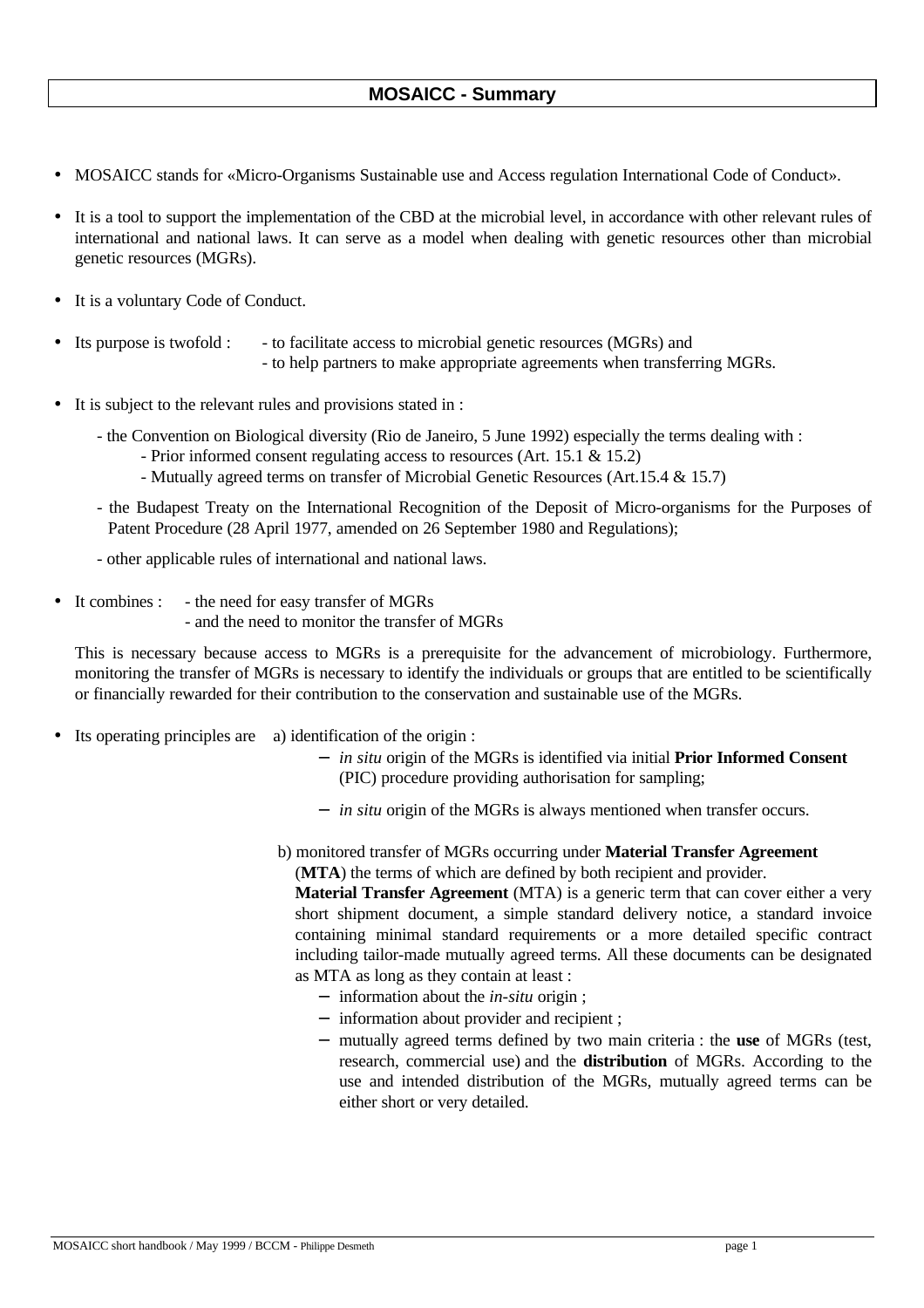## • MOSAICC general procedure

## *IN-SITU* conditions

|                       | Administrative requirement                                     | Identification of <i>in situ</i> origin                                                                                                                                                                                                                                                                                                                                                                                                                                                                                                                                                                                                                                                                                                                                           |  |
|-----------------------|----------------------------------------------------------------|-----------------------------------------------------------------------------------------------------------------------------------------------------------------------------------------------------------------------------------------------------------------------------------------------------------------------------------------------------------------------------------------------------------------------------------------------------------------------------------------------------------------------------------------------------------------------------------------------------------------------------------------------------------------------------------------------------------------------------------------------------------------------------------|--|
| Isolation<br>from     | Document requirement                                           | Microbiologists wishing to access in-situ MGRs, will endeavour to apply to a competent authority for an<br>authorisation for sampling microbes from <i>in situ</i> conditions, also called <b>Prior Informed Consent (PIC)</b> .                                                                                                                                                                                                                                                                                                                                                                                                                                                                                                                                                  |  |
| in situ<br>conditions | Information requirement The document should at least contain : |                                                                                                                                                                                                                                                                                                                                                                                                                                                                                                                                                                                                                                                                                                                                                                                   |  |
|                       |                                                                | - names and addresses of the PIC-applicant and the PIC-provider;<br>- confirmation of the authority exercised by the PIC-provider;<br>- confirmation of the precise scope of the PIC-authorisation (area of sampling, description of MGRs to be accessed);<br>- reference to the national legislation concerning the PIC, whether this national legislation is related to regulations or<br>recommendations expressed in an international convention (such as the CBD) or not;<br>- reference to Material Transfer Agreement(s) which terms are mutually agreed upon between the provider and the<br>recipient of MGRs, in compliance with CBD article 15.4. (see MTA check list below);<br>- and , if necessary, in annexe, the permission of the landowner and/or usufructuary. |  |
|                       |                                                                | Procedure for special cases : A fast-track procedure should be available in cases of emergency such as epidemic or for MGRs needed<br>for biocontrol of non-indigenous pests/flora/fauna originating from the same habitat/ecosystem as the<br>MGRs.                                                                                                                                                                                                                                                                                                                                                                                                                                                                                                                              |  |

## *EX SITU* conservation

Ť

|                                                                                   | Administrative requirements: Acknowledgement of in situ origin;<br>Agreement on the conditions of the transfer;<br>Records, list of recipients.                                                                                                                                                                                                                                                                                                                                                                                                                                                                                                                                                                                       |  |
|-----------------------------------------------------------------------------------|---------------------------------------------------------------------------------------------------------------------------------------------------------------------------------------------------------------------------------------------------------------------------------------------------------------------------------------------------------------------------------------------------------------------------------------------------------------------------------------------------------------------------------------------------------------------------------------------------------------------------------------------------------------------------------------------------------------------------------------|--|
| Transfers<br>of MGRs                                                              | Document in use: Microbiologists wishing to transfer MGRs, will use shipment document, delivery notice, invoice or elaborate<br>contract that can be designated by the generic denomination of <b>Material Transfer Agreement - (MTA)</b> because<br>it contains at least : $a)$ information about the <i>in-situ</i> origin;<br>b) information about provider and recipient;<br>c) mutually agreed terms.                                                                                                                                                                                                                                                                                                                            |  |
|                                                                                   | <b>Minimal information requirement</b>                                                                                                                                                                                                                                                                                                                                                                                                                                                                                                                                                                                                                                                                                                |  |
|                                                                                   | a) Information about the in-situ origin<br>- reference to the original PIC or an equivalent document delivered when the MGRs were originally deposited in ex-situ<br>collections;                                                                                                                                                                                                                                                                                                                                                                                                                                                                                                                                                     |  |
| $\frac{1}{\sqrt{2\pi}}$                                                           | - strain reference number;<br>- species name of the strain, if available;<br>- place and date of isolation as well as the name of the individual that has isolated the strain from in situ conditions or,<br>if individual's name is not available, the name of the institution (legal entity) that employed the individual at the time<br>of the isolation of the strain.                                                                                                                                                                                                                                                                                                                                                            |  |
| $\frac{1}{\sqrt{2}}$                                                              | Procedure for special cases For ex-situ MGRs that have been in the past acquired/isolated from in situ conditions without a PIC, a<br>regularising procedure will be followed. This regularising procedure consists of the applicant<br>providing the competent authority with an inventory of indexed strains in pure culture, whether<br>identified or not. This regularising measure fulfils the need to identify the <i>in situ</i> origin of the strains<br>by recording and transferring the necessary information. This regularising measure should last for a<br>transitional period, before the general procedure promoted here is widely in use. After such a<br>transitional period normal PIC-procedure will be followed. |  |
| $\frac{1}{\sqrt{1-\frac{1}{2}}}\left( \frac{1}{\sqrt{1-\frac{1}{2}}}\right) ^{2}$ | b) Information about provider and recipient. Both users and suppliers should keep records of transfers of MGRs (names, addresses,<br>dates, MGRs). This information is available upon request when possible sharing of benefit is contemplated.                                                                                                                                                                                                                                                                                                                                                                                                                                                                                       |  |
|                                                                                   | Mutually agreed terms. According to the use and intended distribution of the MGRs, mutually agreed terms can be either very<br>$\mathbf{c}$<br>short or very detailed. For usual transfers, such as delivery of test strains and exchanges between scientists, etc., partners are<br>advised to use widely accepted MTA model forms (see also the MOSAICC MTA). When a more custom-made agreement is needed,<br>partners are advised to use the MTA check list to avoid overlooking important terms when negotiating. Partners are free to draw up<br>these custom-made terms according to their needs, provided that these terms are lawful and in accordance with the principles of the<br>CBD.                                     |  |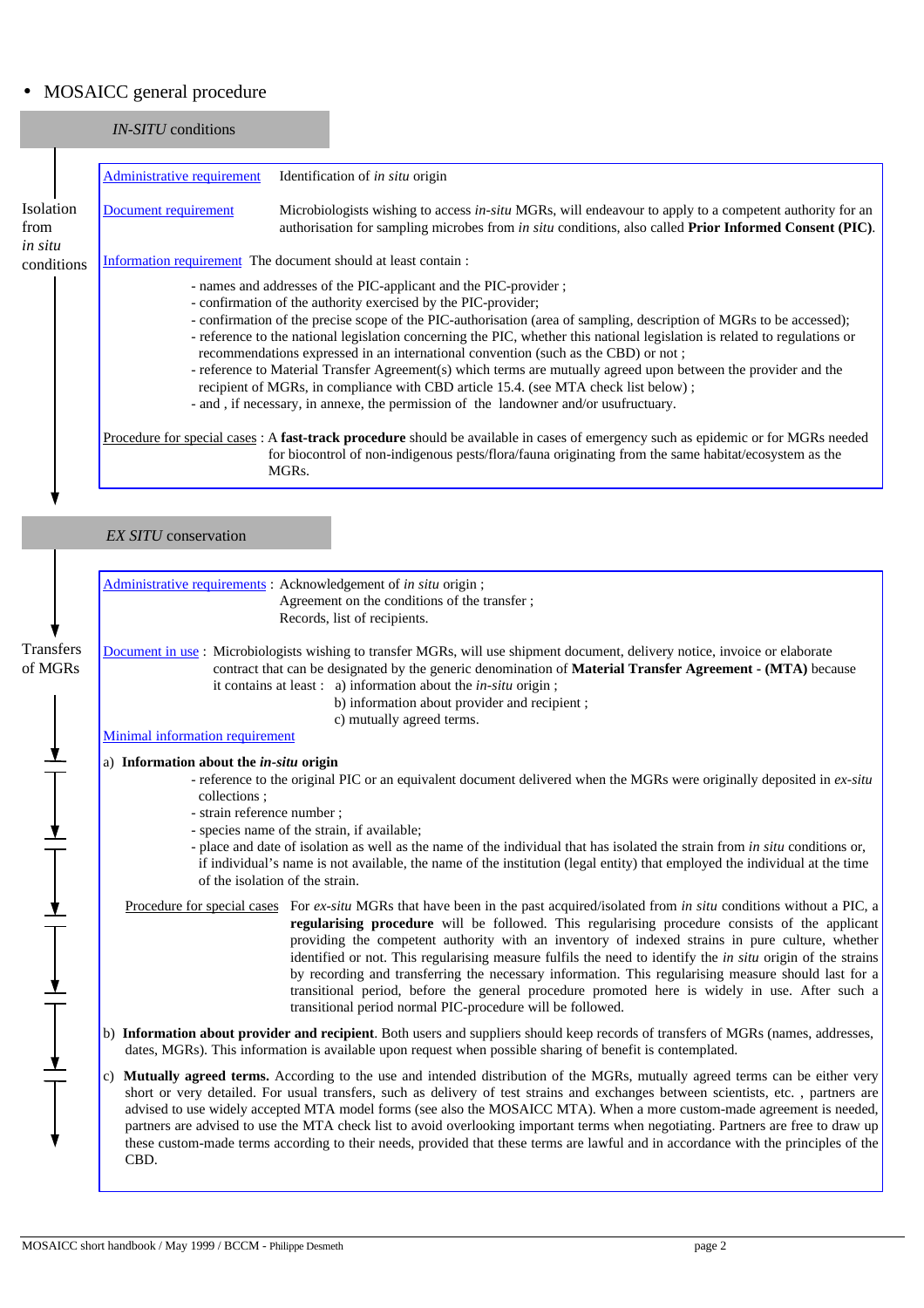|                                          | Material Transfer Agreement (MTA) contents check list                                                                                                                                                                                                                                                                                                                                                                                                     |  |  |
|------------------------------------------|-----------------------------------------------------------------------------------------------------------------------------------------------------------------------------------------------------------------------------------------------------------------------------------------------------------------------------------------------------------------------------------------------------------------------------------------------------------|--|--|
|                                          | 1. Accompanying terms                                                                                                                                                                                                                                                                                                                                                                                                                                     |  |  |
|                                          | Reference to the original PIC;<br>Existing previous MTA-terms.                                                                                                                                                                                                                                                                                                                                                                                            |  |  |
|                                          | 2. Basic terms                                                                                                                                                                                                                                                                                                                                                                                                                                            |  |  |
|                                          | Description of MGRs (country of origin, place and date of isolation, strain reference number, identification data, name of<br>the individual that has isolated the strain from in situ conditions or, if individual's name is not available, the name of the<br>institution (legal entity) that employed the individual at the time of the isolation of the strain);<br>Bona fide and sustainable use, following the CBD-principles;<br>$\qquad \qquad -$ |  |  |
|                                          | Clause governing the payment of the costs of handling;<br>Type of transfer : transfer where distribution to 3rd parties is either excluded or possible<br>(The choice between these two options is subordinate to the kind of use. When further distribution is<br>possible, limited or not limited distribution are further options).                                                                                                                    |  |  |
|                                          | Information about provider and recipient : names, addresses.                                                                                                                                                                                                                                                                                                                                                                                              |  |  |
| Transfer of<br><b>MGRs</b>               | 3. Use-specific terms                                                                                                                                                                                                                                                                                                                                                                                                                                     |  |  |
| Transfer of<br>technology<br>Transfer of | Category 1: Use for test, reference, bioassay, control and training purposes.<br>- No commercial use;<br>No Intellectual Property Rights (IPR) on MGRs, derived technology and information;<br>The recipient has to follow the protocols of standard test and reference procedures.                                                                                                                                                                       |  |  |
| benefits                                 | Category 2: Use for research purposes<br>No commercial use;<br>No IPR on MGRs, derived technology and information;<br>Scientific feedback : publications will mention provider, strain reference number and country of origin.                                                                                                                                                                                                                            |  |  |
|                                          | Category 3: Commercial use<br>Terms on IPR, information feedback about patent application;<br>Need for more precise terms for benefit-sharing (see additional terms).                                                                                                                                                                                                                                                                                     |  |  |
|                                          | 4. Additional terms                                                                                                                                                                                                                                                                                                                                                                                                                                       |  |  |
|                                          | - IPR related to MGRs and derived technology<br>IPR-ownership of the MGRs<br>IPR-ownership of the derived technology                                                                                                                                                                                                                                                                                                                                      |  |  |
|                                          | Terms on training, technical and scientific co-operation, access to and transfer of technology, exchange of information and<br>publication policy. Terms providing possibilities for capacity building in, among others, taxonomy and general microbiology<br>for the provider of microbial genetic resources should be emphasised and considered as important as financial arrangements.<br>Conservation of MGRs.                                        |  |  |
|                                          | Partnerships involving other stakeholders than provider and recipient of MGRs, including indigenous and local communities<br>Monetary terms:<br>Initial, up-front payment<br>Royalty payments                                                                                                                                                                                                                                                             |  |  |
|                                          |                                                                                                                                                                                                                                                                                                                                                                                                                                                           |  |  |